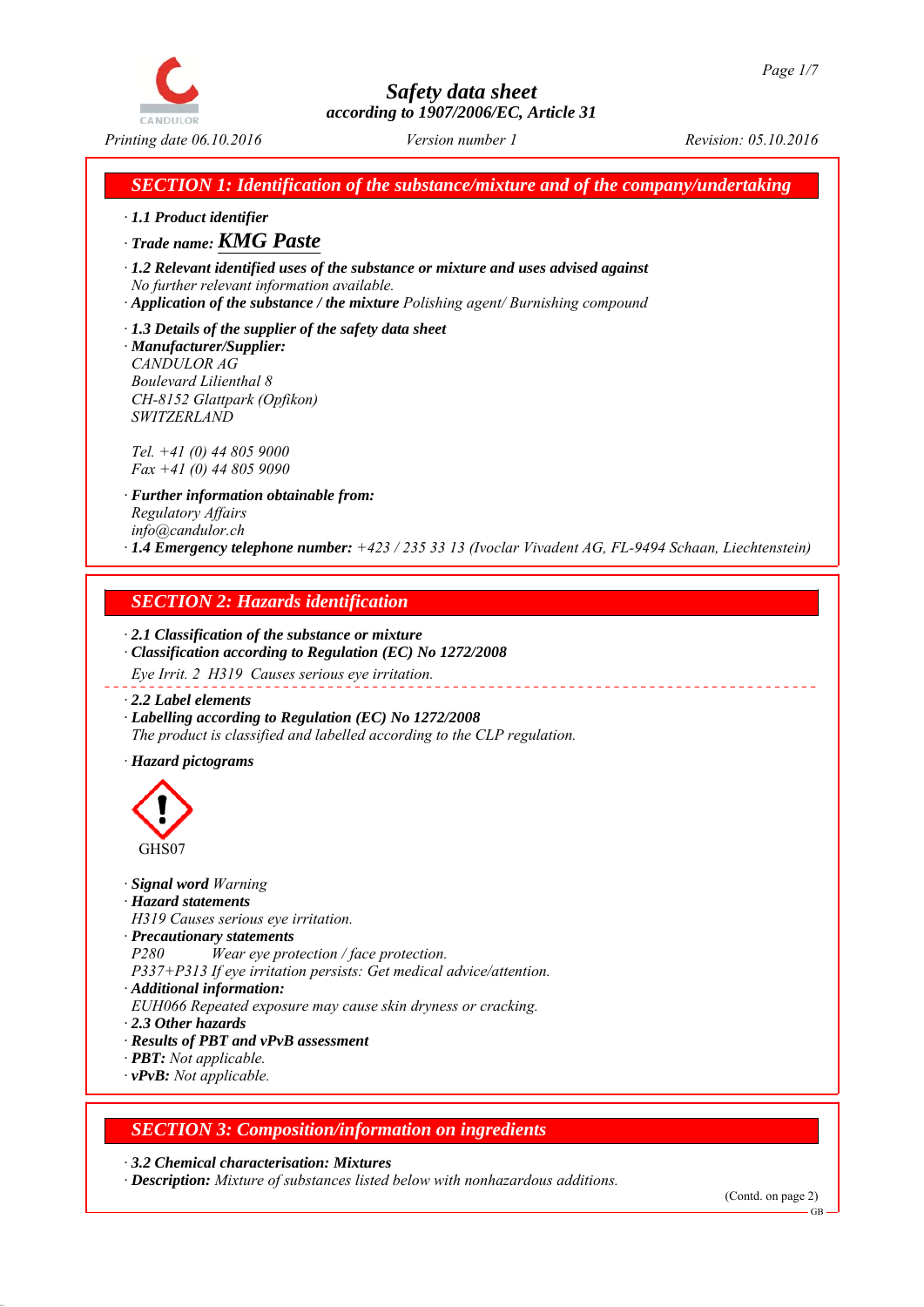*Printing date 06.10.2016 Revision: 05.10.2016 Version number 1*

*Trade name: KMG Paste*

|                                                                                                  |                                                              | (Contd. of page 1) |  |
|--------------------------------------------------------------------------------------------------|--------------------------------------------------------------|--------------------|--|
| · Dangerous components:                                                                          |                                                              |                    |  |
| $CAS: 64742-48-9$                                                                                | Naphtha (petroleum), hydrotreated heavy                      | $25 - 50\%$        |  |
| EINECS: 265-150-3 Asp. Tox. 1, H304                                                              |                                                              |                    |  |
| $CAS: 544-60-5$                                                                                  | Ammoniumoleat                                                | $\langle 10\%$     |  |
| EINECS: $208-873-1$ $\bar{E}ye$ Irrit. 2, H319                                                   |                                                              |                    |  |
| $CAS: 1336-21-6$                                                                                 | ammonia                                                      | 0.1- $<$ 1%        |  |
|                                                                                                  | EINECS: 215-647-6 Skin Corr. 1B, H314; Aquatic Acute 1, H400 |                    |  |
| $\cdot$ Additional information: For the wording of the listed hazard phrases refer to section 16 |                                                              |                    |  |

*∙ Additional information: For the wording of the listed hazard phrases refer to section 16.*

#### *SECTION 4: First aid measures*

*∙ 4.1 Description of first aid measures*

*∙ After inhalation:*

*Supply fresh air; consult doctor in case of complaints.*

*In case of unconsciousness place patient stably in side position for transportation.*

*∙ After skin contact: Immediately wash with water and soap and rinse thoroughly.*

*∙ After eye contact: Rinse opened eye for several minutes under running water. Then consult a doctor.*

*∙ After swallowing:*

*Rinse out mouth and then drink plenty of water.*

*Do not induce vomiting; call for medical help immediately.*

*∙ 4.2 Most important symptoms and effects, both acute and delayed No further relevant information available.*

*∙ 4.3 Indication of any immediate medical attention and special treatment needed*

*If swallowed or in case of vomiting, danger of entering the lungs.*

#### *SECTION 5: Firefighting measures*

*∙ 5.1 Extinguishing media*

*∙ Suitable extinguishing agents:*

*CO2, powder or water spray. Fight larger fires with water spray or alcohol resistant foam.*

- *∙ For safety reasons unsuitable extinguishing agents: Water with full jet*
- *∙ 5.2 Special hazards arising from the substance or mixture*

*During heating or in case of fire poisonous gases are produced.*

*∙ 5.3 Advice for firefighters*

- *∙ Protective equipment:*
- *Do not inhale explosion gases or combustion gases. Wear self-contained respiratory protective device.*

#### *SECTION 6: Accidental release measures*

*∙ 6.1 Personal precautions, protective equipment and emergency procedures Wear protective clothing. Ensure adequate ventilation Particular danger of slipping on leaked/spilled product. ∙ 6.2 Environmental precautions: Do not allow to enter sewers/ surface or ground water. ∙ 6.3 Methods and material for containment and cleaning up: Ensure adequate ventilation. Absorb with liquid-binding material (sand, diatomite, acid binders, universal binders, sawdust). Dispose contaminated material as waste according to item 13. ∙ 6.4 Reference to other sections See Section 7 for information on safe handling. See Section 8 for information on personal protection equipment.*

(Contd. on page 3)

GB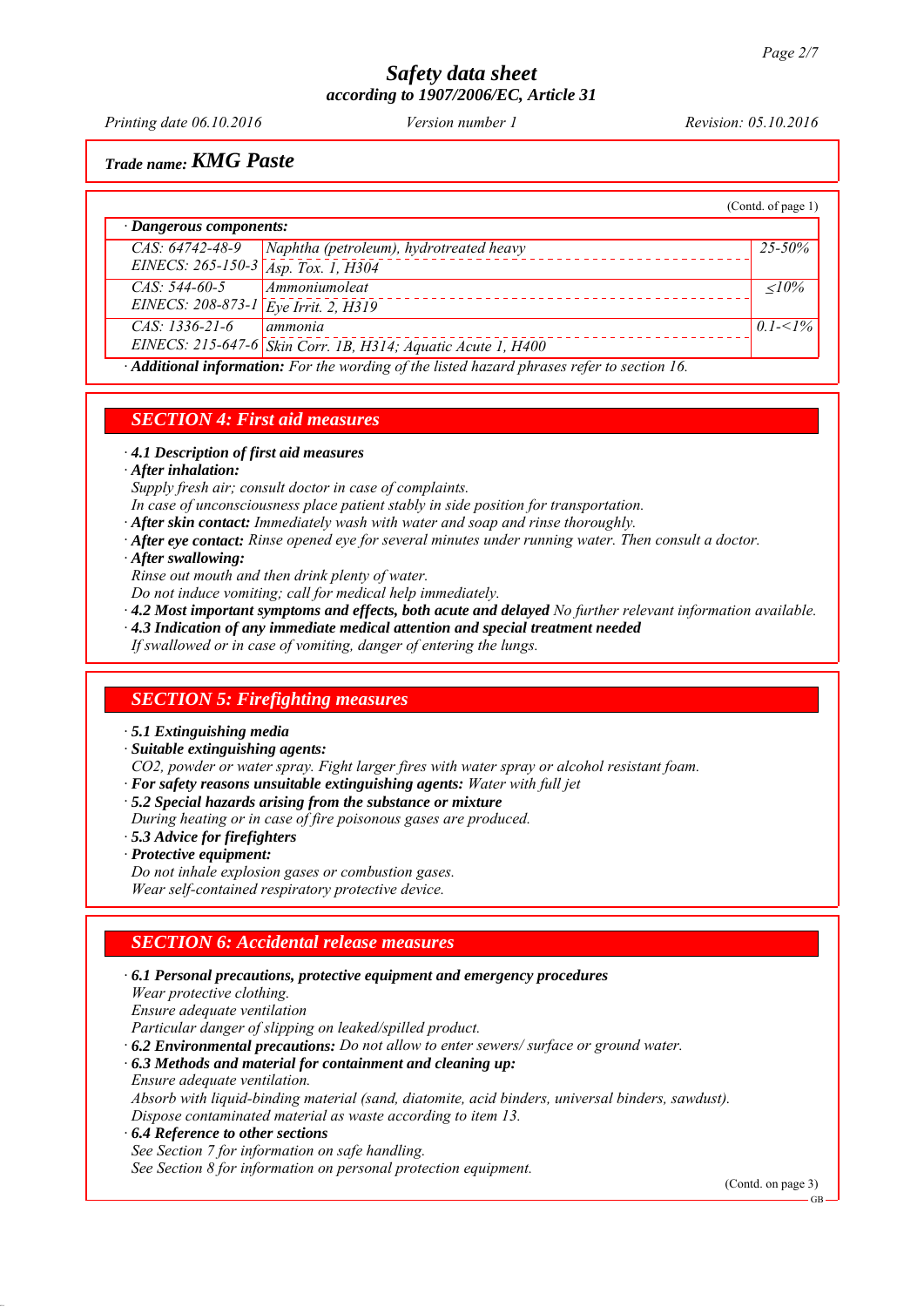*Printing date 06.10.2016 Revision: 05.10.2016 Version number 1*

## *Trade name: KMG Paste*

*See Section 13 for disposal information.*

(Contd. of page 2)

## *SECTION 7: Handling and storage*

*∙ 7.1 Precautions for safe handling*

*Only adequately trained personnel should handle this product.*

*For use in dentistry only.*

*∙ Information about fire - and explosion protection: No special measures required.*

*∙ 7.2 Conditions for safe storage, including any incompatibilities*

- *∙ Storage:*
- *∙ Requirements to be met by storerooms and receptacles: Store only in the original receptacle.*
- *∙ Information about storage in one common storage facility: Store away from oxidising agents.*
- *∙ Further information about storage conditions: Store in dry conditions.*

*Protect from frost.*

*∙ 7.3 Specific end use(s) No further relevant information available.*

#### *SECTION 8: Exposure controls/personal protection*

*∙ Additional information about design of technical facilities: No further data; see item 7.*

- *∙ 8.1 Control parameters*
- *∙ Ingredients with limit values that require monitoring at the workplace:*

*The product does not contain any relevant quantities of materials with critical values that have to be monitored at the workplace.*

*∙ Additional information: The lists valid during the making were used as basis.*

- *∙ 8.2 Exposure controls*
- *∙ Personal protective equipment:*
- *∙ General protective and hygienic measures:*
- *Usual hygienic measures for dental practice and dental laboratories.*

*Keep away from foodstuffs, beverages and feed.*

*Wash hands before breaks and at the end of work.*

*Avoid contact with the eyes and skin.*

*∙ Respiratory protection:*

*In case of brief exposure or low pollution use respiratory filter device. In case of intensive or longer exposure use self-contained respiratory protective device.*

*∙ Protection of hands:*



*Protective gloves*

*The glove material has to be impermeable and resistant to the product/ the substance/ the preparation. Due to missing tests no recommendation to the glove material can be given for the product/ the preparation/ the chemical mixture.*

*Selection of the glove material on consideration of the penetration times, rates of diffusion and the degradation*

*After use of gloves apply skin-cleaning agents and skin cosmetics.*

*∙ Material of gloves*

*Nitrile rubber, NBR*

*The selection of the suitable gloves does not only depend on the material, but also on further marks of quality and varies from manufacturer to manufacturer. As the product is a preparation of several substances, the resistance of the glove material can not be calculated in advance and has therefore to be checked prior to the application.*

(Contd. on page 4)

GB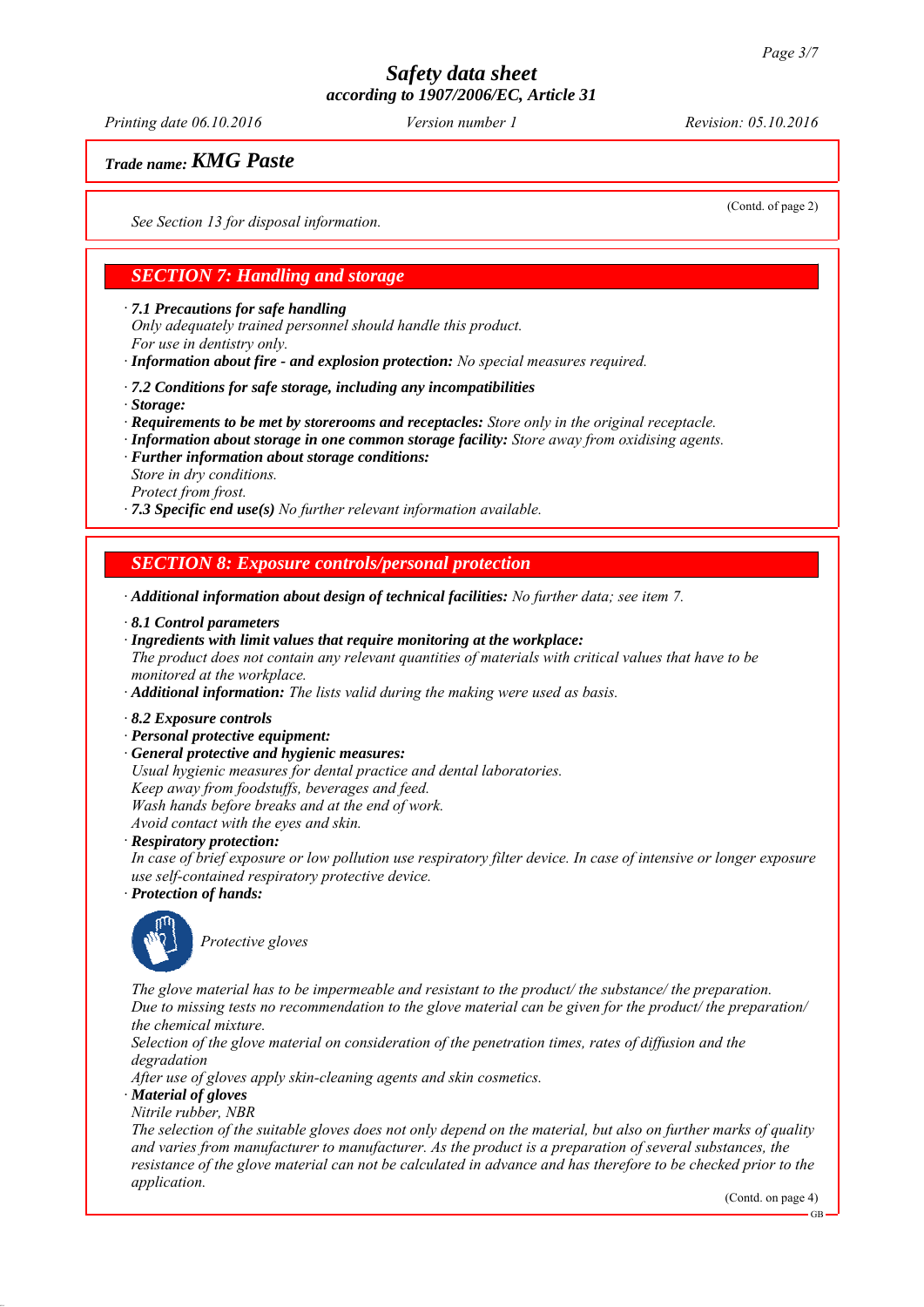*Printing date 06.10.2016 Revision: 05.10.2016 Version number 1*

# *Trade name: KMG Paste*

(Contd. of page 3)

*∙ Penetration time of glove material*

*The exact break through time has to be found out by the manufacturer of the protective gloves and has to be observed.*

*∙ Eye protection:*

*Tightly sealed goggles*

| <b>SECTION 9: Physical and chemical properties</b>                                              |                                               |  |  |  |
|-------------------------------------------------------------------------------------------------|-----------------------------------------------|--|--|--|
| $\cdot$ 9.1 Information on basic physical and chemical properties<br><b>General Information</b> |                                               |  |  |  |
| $\cdot$ Appearance:<br>Form:                                                                    | Pasty                                         |  |  |  |
| Colour:                                                                                         | Pink                                          |  |  |  |
| $\cdot$ Odour:                                                                                  | Like ammoniac                                 |  |  |  |
| · Odour threshold:                                                                              | Not determined.                               |  |  |  |
| $\cdot$ pH-value at 20 $\textdegree$ C:                                                         | $9.5 - 11.4$                                  |  |  |  |
| $\cdot$ Change in condition                                                                     |                                               |  |  |  |
| <b>Melting point/Melting range:</b>                                                             | Undetermined.                                 |  |  |  |
| <b>Boiling point/Boiling range:</b>                                                             | >100 °C                                       |  |  |  |
| · Flash point:                                                                                  | Not applicable.                               |  |  |  |
| · Flammability (solid, gaseous):                                                                | Not applicable.                               |  |  |  |
| · Ignition temperature:                                                                         |                                               |  |  |  |
| Decomposition temperature:                                                                      | Not determined.                               |  |  |  |
| · Self-igniting:                                                                                | Product is not selfigniting.                  |  |  |  |
| · Danger of explosion:                                                                          | Product does not present an explosion hazard. |  |  |  |
| $\cdot$ Explosion limits:                                                                       |                                               |  |  |  |
| Lower:                                                                                          | Not determined.                               |  |  |  |
| <b>Upper:</b>                                                                                   | Not determined.                               |  |  |  |
| · Vapour pressure:                                                                              | Not applicable.                               |  |  |  |
| $\cdot$ Density at 20 $\cdot$ C:                                                                | $1.13 - 1.17$ g/cm <sup>3</sup>               |  |  |  |
| · Relative density                                                                              | Not determined.                               |  |  |  |
| · Vapour density                                                                                | Not applicable.                               |  |  |  |
| $\cdot$ Evaporation rate                                                                        | Not applicable.                               |  |  |  |
| · Solubility in / Miscibility with                                                              |                                               |  |  |  |
| water:                                                                                          | Dispersible.                                  |  |  |  |
| · Partition coefficient (n-octanol/water): Not determined.                                      |                                               |  |  |  |
| · Viscosity:                                                                                    |                                               |  |  |  |
| Dynamic:                                                                                        | Not applicable.                               |  |  |  |
| Kinematic:                                                                                      | Not applicable.                               |  |  |  |
| $\cdot$ 9.2 Other information                                                                   | No further relevant information available.    |  |  |  |

(Contd. on page 5)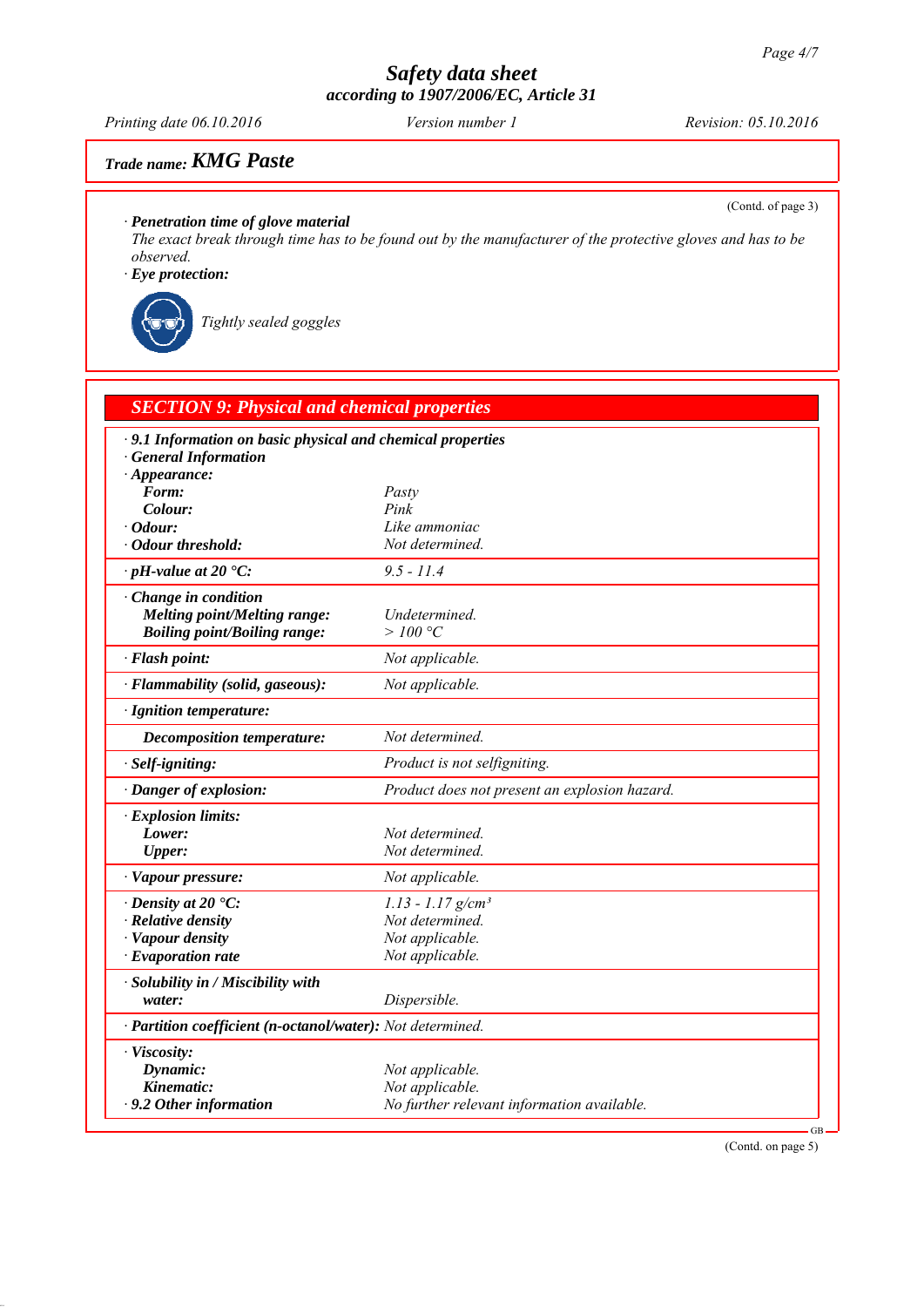*Printing date 06.10.2016 Revision: 05.10.2016 Version number 1*

## *Trade name: KMG Paste*

(Contd. of page 4)

#### *SECTION 10: Stability and reactivity*

*∙ 10.1 Reactivity No further relevant information available.*

- *∙ 10.2 Chemical stability Stable under normal handling and storage conditions.*
- *∙ Thermal decomposition / conditions to be avoided: No decomposition if used according to specifications.*
- *∙ 10.3 Possibility of hazardous reactions Reacts with strong acids and oxidising agents.*
- *∙ 10.4 Conditions to avoid No further relevant information available.*
- *∙ 10.5 Incompatible materials: No further relevant information available.*

*∙ 10.6 Hazardous decomposition products: None under normal conditions of storage and use.*

#### *SECTION 11: Toxicological information*

*∙ 11.1 Information on toxicological effects*

*∙ Acute toxicity Based on available data, the classification criteria are not met.*

- *∙ Skin corrosion/irritation Based on available data, the classification criteria are not met.*
- *∙ Serious eye damage/irritation*
- *Causes serious eye irritation.*
- *∙ Respiratory or skin sensitisation Based on available data, the classification criteria are not met.*
- *∙ Additional toxicological information: No further relevant information available.*
- *∙ Germ cell mutagenicity Based on available data, the classification criteria are not met.*
- *∙ Carcinogenicity Based on available data, the classification criteria are not met.*
- *∙ Reproductive toxicity Based on available data, the classification criteria are not met.*
- *∙ STOT-single exposure Based on available data, the classification criteria are not met.*
- *∙ STOT-repeated exposure Based on available data, the classification criteria are not met.*
- *∙ Aspiration hazard Based on available data, the classification criteria are not met.*

#### *SECTION 12: Ecological information*

#### *∙ 12.1 Toxicity*

- *∙ Aquatic toxicity: No further relevant information available.*
- *∙ 12.2 Persistence and degradability No further relevant information available.*
- *∙ 12.3 Bioaccumulative potential No further relevant information available.*
- *∙ 12.4 Mobility in soil No further relevant information available.*
- *∙ Additional ecological information:*
- *∙ General notes:*

*Rinse off of bigger amounts into drains or the aquatic environment may lead to increased pH-values. A high pH-value harms aquatic organisms. In the dilution of the use-level the pH-value is considerably reduced, so that after the use of the product the aqueous waste, emptied into drains, is only low water-dangerous. Water hazard class 1 (German Regulation) (Self-assessment): slightly hazardous for water*

*Do not allow undiluted product or large quantities of it to reach ground water, water course or sewage system.*

- *∙ 12.5 Results of PBT and vPvB assessment*
- *∙ PBT: Not applicable.*
- *∙ vPvB: Not applicable.*
- *∙ 12.6 Other adverse effects No further relevant information available.*

#### *SECTION 13: Disposal considerations*

#### *∙ 13.1 Waste treatment methods*

*∙ Recommendation*

*Take to an approved landfill or a waste incineration plant, under conditions approved by the local authority.*

(Contd. on page 6) GB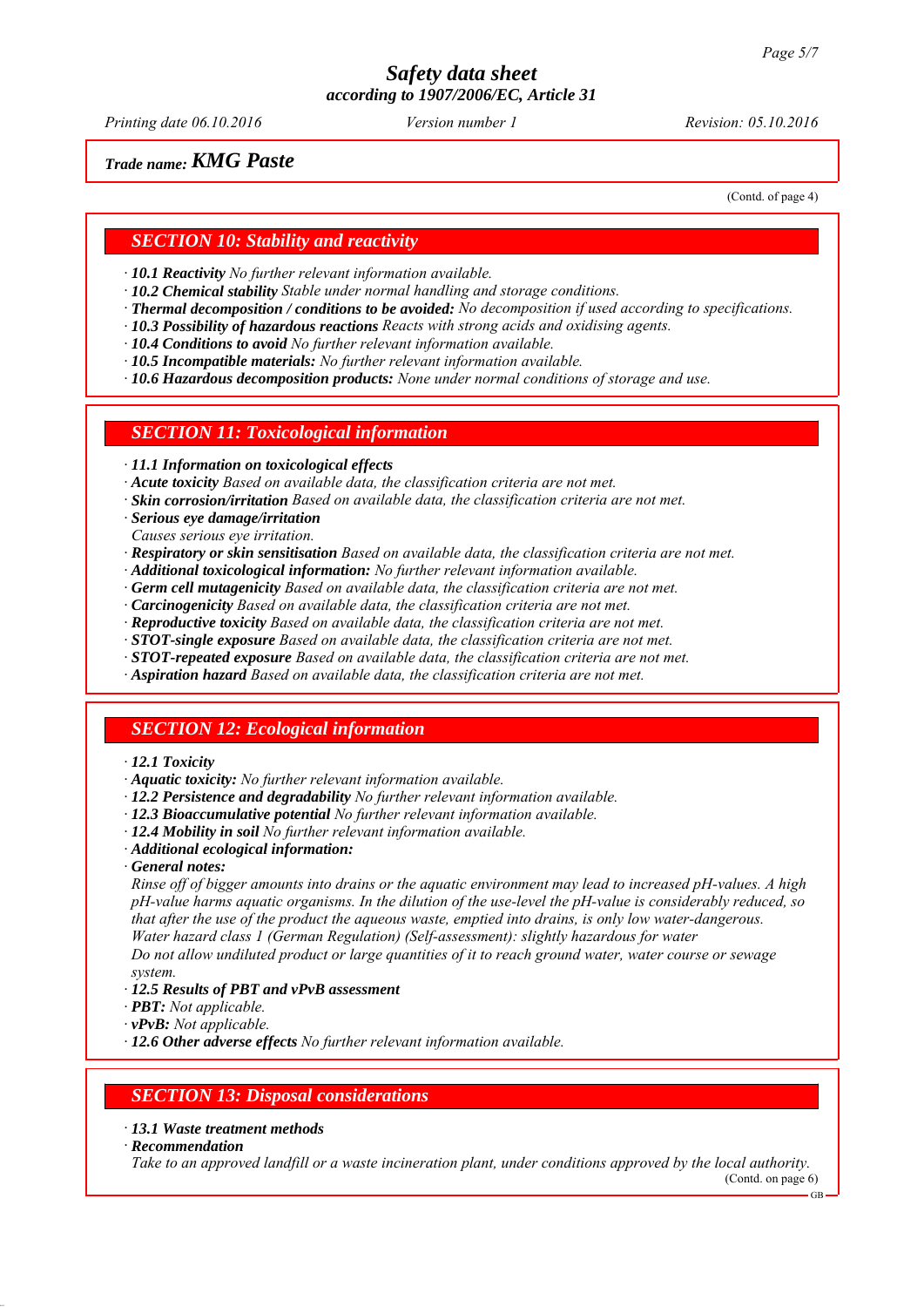*Printing date 06.10.2016 Revision: 05.10.2016 Version number 1*

(Contd. of page 5)

*Trade name: KMG Paste*

#### *∙ European waste catalogue*

*20 01 29\* detergents containing hazardous substances*

*15 01 10\* packaging containing residues of or contaminated by hazardous substances*

*∙ Uncleaned packaging:*

*∙ Recommendation: Disposal must be made according to official regulations.*

## *SECTION 14: Transport information*

| $\cdot$ 14.1 UN-Number                                  |                                                             |  |  |  |
|---------------------------------------------------------|-------------------------------------------------------------|--|--|--|
| · ADR, RID, ADN, ADN, IMDG, IATA                        | Void                                                        |  |  |  |
|                                                         |                                                             |  |  |  |
| $\cdot$ 14.2 UN proper shipping name                    |                                                             |  |  |  |
| ADR, RID, ADN, ADN, IMDG, IATA                          | Void                                                        |  |  |  |
| $\cdot$ 14.3 Transport hazard class(es)                 |                                                             |  |  |  |
| · ADR, RID, ADN, ADN, IMDG, IATA                        |                                                             |  |  |  |
| · Class                                                 | Void                                                        |  |  |  |
|                                                         |                                                             |  |  |  |
| 14.4 Packing group                                      |                                                             |  |  |  |
| · ADR, RID, ADN, IMDG, IATA                             | Void                                                        |  |  |  |
| $\cdot$ 14.5 Environmental hazards:                     |                                                             |  |  |  |
|                                                         | No                                                          |  |  |  |
| $\cdot$ Marine pollutant:                               |                                                             |  |  |  |
| $\cdot$ 14.6 Special precautions for user               | Not applicable.                                             |  |  |  |
| $\cdot$ 14.7 Transport in bulk according to Annex II of |                                                             |  |  |  |
| <b>Marpol and the IBC Code</b>                          | Not applicable.                                             |  |  |  |
|                                                         |                                                             |  |  |  |
| · Transport/Additional information:                     | Product is not classified as a dangerous good for transport |  |  |  |
|                                                         | (ADR, IMDG, IATA).                                          |  |  |  |
|                                                         |                                                             |  |  |  |
| $\cdot$ UN "Model Regulation":                          | Void                                                        |  |  |  |
|                                                         |                                                             |  |  |  |

#### *SECTION 15: Regulatory information*

*∙ 15.1 Safety, health and environmental regulations/legislation specific for the substance or mixture*

*∙ REGULATION (EC) No 1907/2006 ANNEX XVII Conditions of restriction: 3*

*∙ 15.2 Chemical safety assessment: A Chemical Safety Assessment has not been carried out.*

#### *SECTION 16: Other information*

*This information is based on our present knowledge. However, this shall not constitute a guarantee for any specific product features and shall not establish a legally valid contractual relationship.*

*∙ Relevant phrases H304 May be fatal if swallowed and enters airways. H314 Causes severe skin burns and eye damage. H319 Causes serious eye irritation. H400 Very toxic to aquatic life. ∙ Abbreviations and acronyms: ADR: Accord européen sur le transport des marchandises dangereuses par Route (European Agreement concerning the International Carriage of Dangerous Goods by Road) IMDG: International Maritime Code for Dangerous Goods IATA: International Air Transport Association GHS: Globally Harmonised System of Classification and Labelling of Chemicals*

(Contd. on page 7)

GB